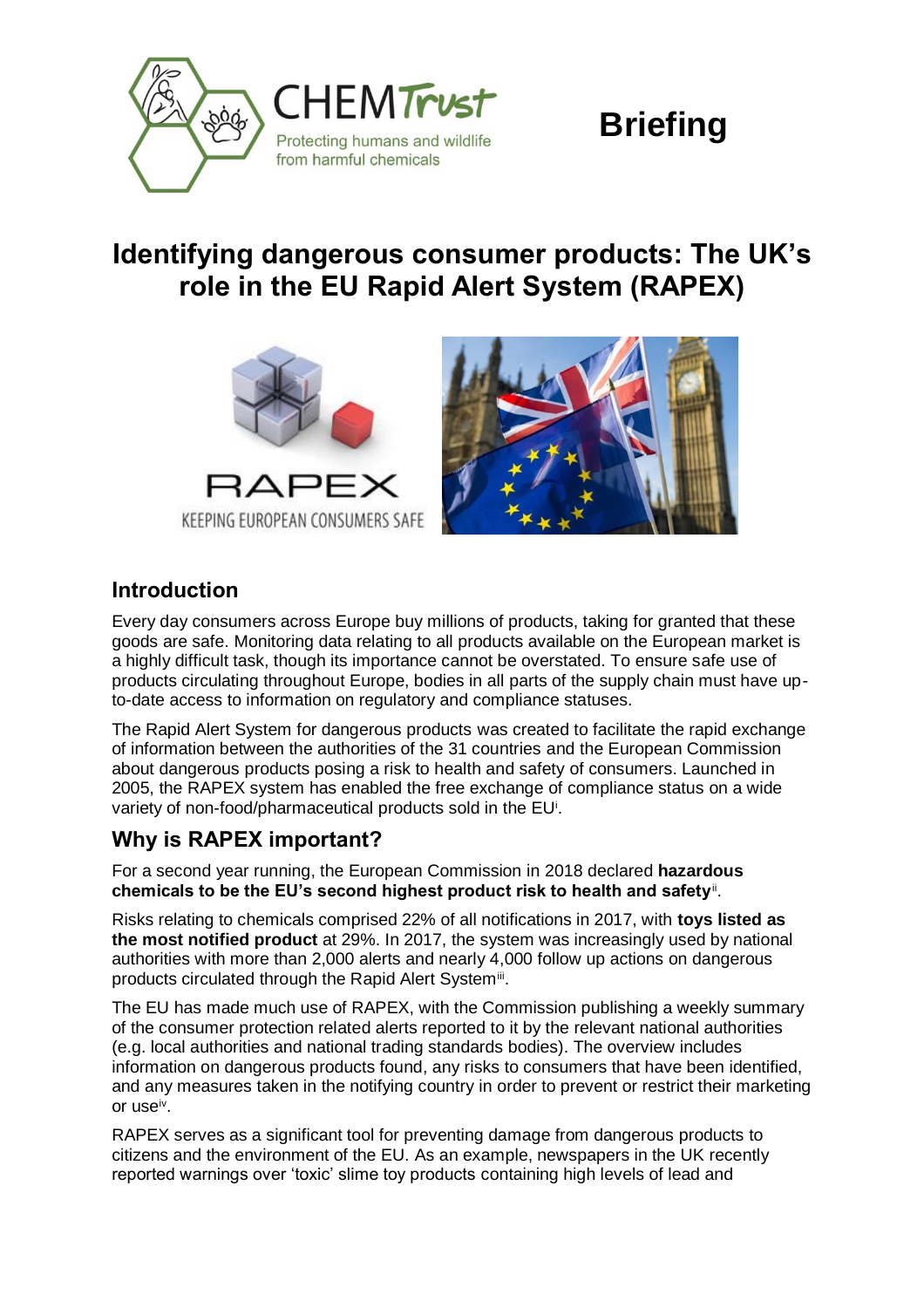arsenic<sup>v,vi,vii</sup>, which resulted from testing in Norway following a notification on RAPEX<sup>viii</sup>. British authorities then removed a number of 'slime' products from the national market containing these toxicants.

In August 2018 the Eurasian Economic Union (EEU) announced the launch of a pilot project based on RAPEX for its own member states, so the RAPEX approach is proving to be popular around the world.

#### **What is a RAPEX notification?**

A notification consists of information provided by the network's participating countries concerning measures or actions taken for products presenting a risk to the public. Information is provided on the origin of the product, the risk posed, and measures taken by economic operators.

See below for an example notification of a children's scary mask containing very high levels of a phthalate which are associated with a wide range of toxic effects, including impacts on genital development, semen quality, children's neurodevelopment amongst others<sup>ix</sup>. The phthalate, DEHP, is listed on ECHA's substance of very high concern (SVHC) list and is restricted in above 0.1% by weight in toys and childcare articles<sup>x</sup>.

| z                                                                                                                                                                                                                      |                                             | G۰<br>罓                     |  |
|------------------------------------------------------------------------------------------------------------------------------------------------------------------------------------------------------------------------|---------------------------------------------|-----------------------------|--|
| 1 of 2 photos<br>(Previous Next)                                                                                                                                                                                       | <b>Alert number: A12/1284/17</b>            |                             |  |
|                                                                                                                                                                                                                        | <b>Category: Toys</b>                       |                             |  |
|                                                                                                                                                                                                                        | <b>Product:</b> Children's fancy-dress mask | <b>Risk level: Serious</b>  |  |
|                                                                                                                                                                                                                        | <b>Brand: Funny Fashion</b>                 | Year - Week: 2017 - 38      |  |
|                                                                                                                                                                                                                        | Name: Mask Kids Size                        | Alert submitted by: Germany |  |
|                                                                                                                                                                                                                        | Type / number of model: Article No 61563    | Country of origin: China    |  |
|                                                                                                                                                                                                                        | Batch number / Barcode: 8712364615630       |                             |  |
| <b>Risk type: Chemical</b>                                                                                                                                                                                             |                                             |                             |  |
| The plastic material of the mask contains di-(2-ethylhexyl) phthalate (DEHP) (measured value 45.4 % by weight). This phthalate may harm the health<br>of children, causing possible damage to the reproductive system. |                                             |                             |  |
| According to the REACH Regulation the phthalates DEHP, DBP and BBP are prohibited in all toys and childcare articles                                                                                                   |                                             |                             |  |
| Measures taken by economic operators: Withdrawal of the product from the market (By: Retailer)                                                                                                                         |                                             |                             |  |

Figure 1: Example RAPEX Notification. Source: ECHA Rapid Alert System - Search alerts xi

## **The UK's role in RAPEXxi**

Since its creation, the UK has benefited greatly from the RAPEX system. The British Toy and Hobby Association recently estimated that between 10-12% of toys on the UK market are counterfeit<sup>xii</sup>, showing the importance of proper monitoring of product safety.

#### *Notifications*

CHEM Trust has analysed the Commission's data on RAPEX notifications to see what role the UK has had in the process.

Our analysis found that the UK has submitted a low number of notifications proportionate to its population compared with other EU Member States. Between 2014 and 2018, the **UK submitted only 47 chemical-related notifications** (0.7 per million population), compared to 288 by the Czech Republic which submitted 288 (27.2 per million population).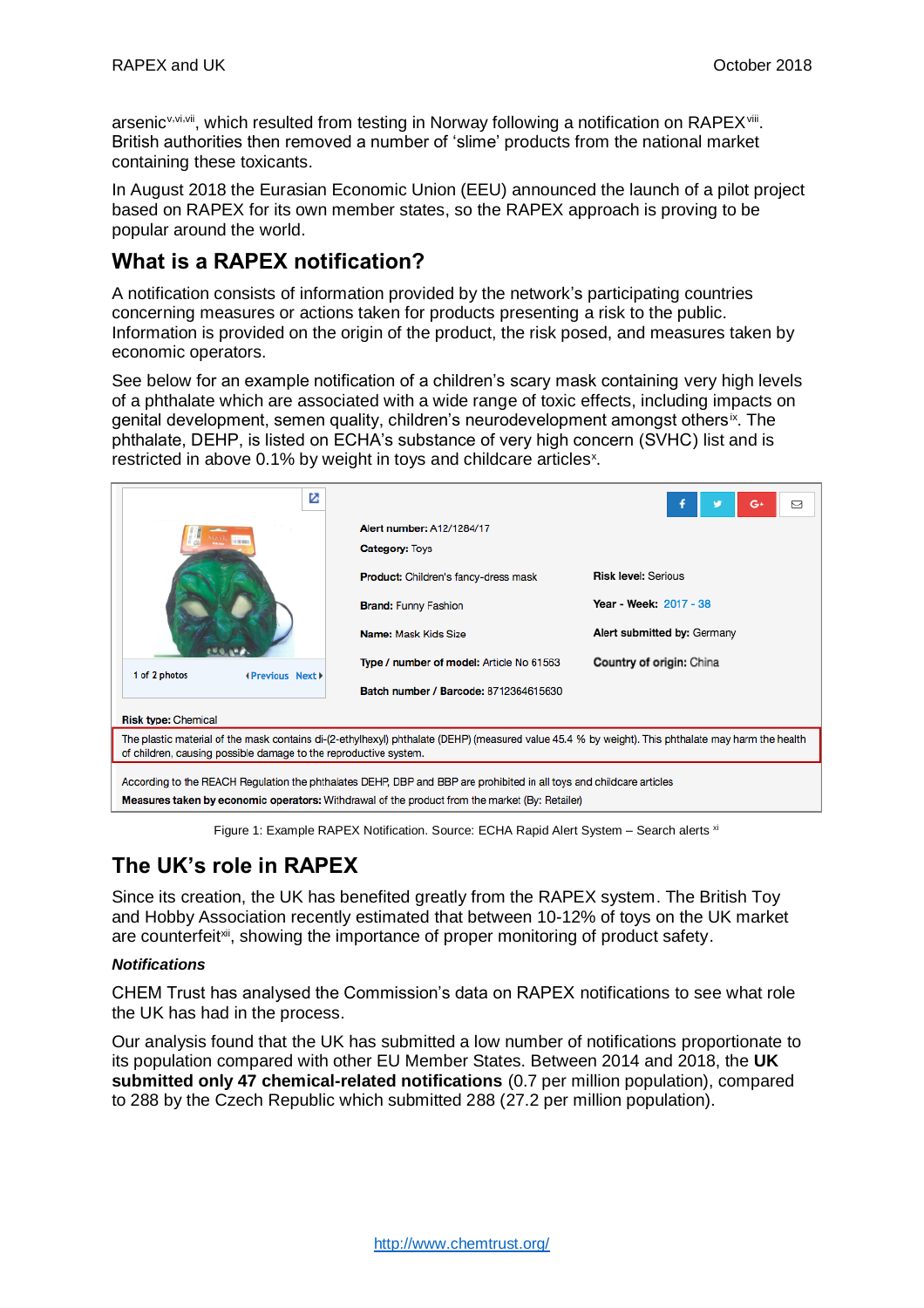

Figure 2: RAPEX notifications on dangerous products (risk category 'chemical') by country, per million population. Source: Data collected by CHEM Trust through RAPEX's search system x

#### *Participation in co-ordinated market surveillance*

The European Commission co-finances a number of coordinated market surveillance activities (joint actions) every year, involving Member State authorities. A budget of EUR 2.5 million is available every year to co-finance enforcement activities relating to non-food consumer products on the market. On the basis of a list of products agreed by national authorities, specialized laboratories are selected to test the products and assess if they are dangerous, and these actions often lead to submission of notifications<sup>xiv</sup>.

The United Kingdom has not participated in a single one of these Joint Market Surveillance Action on Consumer Products programme between 2013 and 2016. The table below gives the programmes that have been undertaken, including toys and childcare items. Each of these programmes typically involve between six and twenty Member States. For example, Germany has been involved in ten joint action programmes between 2013 and 2016<sup>xiv</sup>.

|                                                                                                           | <b>Focus of the joint action</b>                     |  |
|-----------------------------------------------------------------------------------------------------------|------------------------------------------------------|--|
| <b>Joint Market</b><br><b>Surveillance</b><br><b>Action on</b><br><b>Consumer</b><br><b>Products 2013</b> | Toys intended for children under 3 years             |  |
|                                                                                                           | <b>Childcare articles: Cots</b>                      |  |
|                                                                                                           | Chemicals in clothing                                |  |
|                                                                                                           | <b>Kick scooters</b>                                 |  |
|                                                                                                           | <b>Smoke detectors</b>                               |  |
| <b>Joint Market</b><br><b>Surveillance</b><br><b>Action on</b><br><b>Consumer</b><br><b>Products 2014</b> | Child care articles - Safety barriers                |  |
|                                                                                                           | <b>Acoustic toys</b>                                 |  |
|                                                                                                           | Lighting chains and LED lamps                        |  |
|                                                                                                           | <b>Fireworks</b>                                     |  |
|                                                                                                           | Power tools: angle grinders                          |  |
| <b>Joint Market</b><br><b>Surveillance</b><br><b>Action on</b><br>Consumer<br><b>Products 2015</b>        | Childcare articles: Soothers and soother holders     |  |
|                                                                                                           | Plastic toys: chemical risks                         |  |
|                                                                                                           | Household appliances: mixers                         |  |
|                                                                                                           | Playground equipment                                 |  |
|                                                                                                           | Power tools (particularly those with cutting blades) |  |
| <b>Joint market</b><br>surveillance<br>action on<br>consumer<br>products (2016)                           | <b>Baby carriers</b>                                 |  |
|                                                                                                           | <b>Electric toys</b>                                 |  |
|                                                                                                           | <b>Electrical appliances</b>                         |  |
|                                                                                                           | Handheld power tools: impact drills                  |  |
|                                                                                                           | Climbing equipment                                   |  |

Figure 3: Joint Action Programmes by the EU Commission. Source: RAPEX Annual Report 2016 xiv